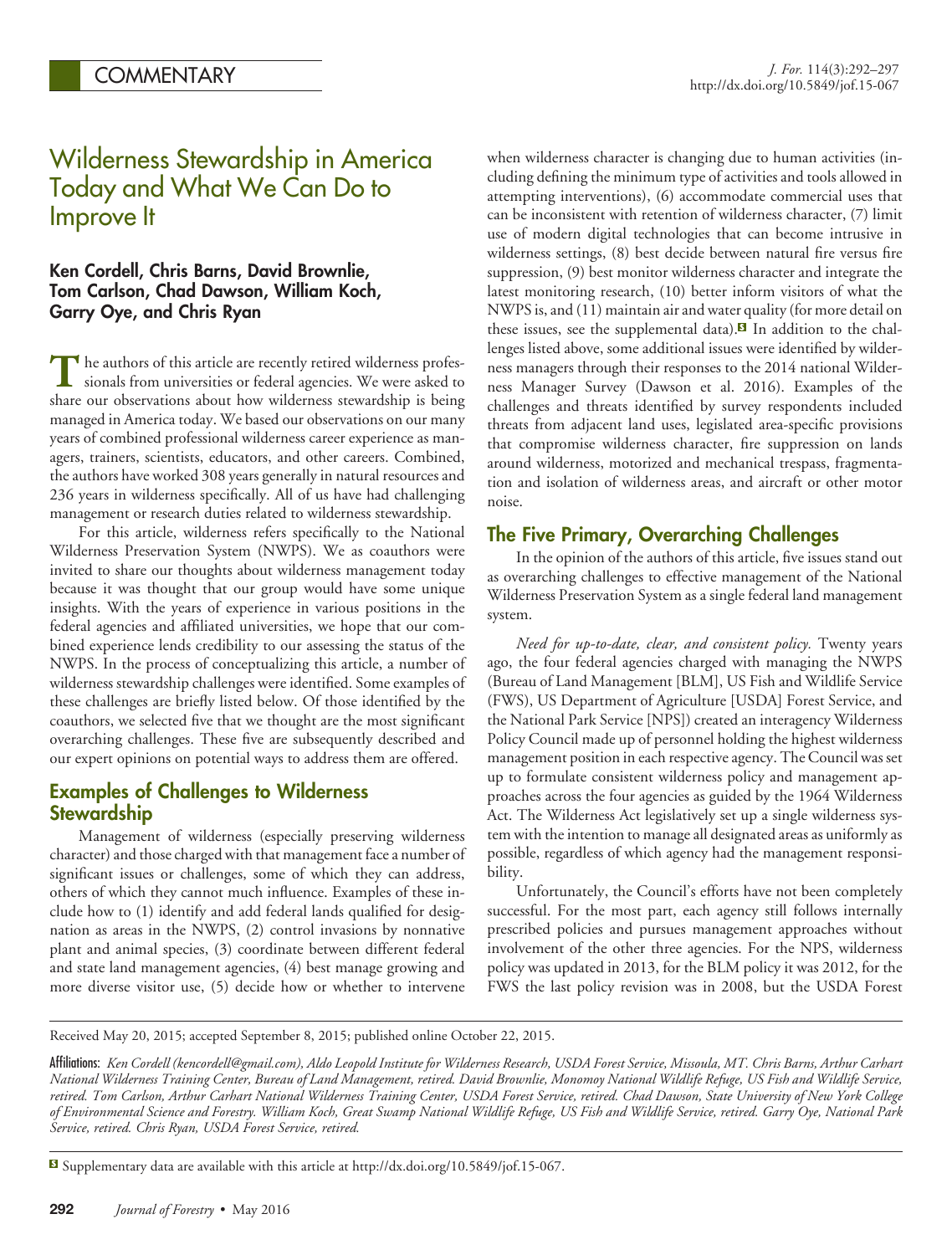Service wilderness management policy has not been substantially updated since 1990.

A lack of clear or relevant policy written to match current conditions can result in inconsistent interpretations of how to administer the language of the law, both within and among agencies. An example is policy guidance to the field for determining the type and extent of allowable commercial services. Examples of commercial service providers who have or are seeking operating permits include backcountry outfitters and commercial filming interests. Without clear policy to guide commercial use decisions, results sometimes may not be in the best interest of the wilderness resource and will be inconsistent between agencies resulting in confusion for the public and potential permittees.

There are numerous other examples of challenges to wilderness management where policy consistency is highly important. Some of these include the effects of agency and visitor use of advanced technologies, such as unmanned aerial systems (drones) and delineating minimum tool and disturbance requirements for working in wilderness. A particularly pressing challenge is addressing the effects of climate change and the balance needed between management activities to restore natural conditions versus adhering to the mandate of the Act to leave wilderness untrammeled (on its own). Without clear and consistent within-agency and interagency direction, local managers are left to decide whether or not to initiate short-term restoration activities. Without consistent management guidelines and definitions within those guidelines, implementation of the Wilderness Act across the country and across organizational boundaries can result in less than optimum decisions and management actions. The NWPS was established to be managed as one system of wild lands through an Act of Congress, but the lack of clear and effective policy creates challenges for agency wilderness managers.

*Need for adequate funding.* Agency wilderness managers, trainers, educators, and scientists must have adequate budget support for effectively working toward their mission. Historically, wilderness funding has not been adequate. This often leads to some critical stewardship activities going unattended. Examples include protection of critical habitat for a number of rare or threatened species and maintaining trails and camping opportunities to facilitate wilderness experiences.

To highlight the level of funding devoted to wilderness management, we attempted to obtain current total wilderness management expenditure levels for each of the four agencies using the most recently available data. Generally, wilderness management agencies were unable to provide up-to-date budget data summarizing agency spending specifically for wilderness management.

Using the most current spending data that were available (2009), it was shown that although the NWPS system has grown from 9 to 110 million acres since 1964, the budget each agency currently allocates to wilderness (Table 1) does not reflect the increased number of acres and the resulting growth of management complexity. With tight budgets, some of the agencies have increased emphasis on using volunteers to support stewardship activities. Although this is important support, volunteer organizations themselves would be the first to say there is a need for direct involvement, guidance, and expertise from agency staff. Often, agency staff has been stretched too thin to enable adequate involvement with volunteers.

Each of the four agencies has a unique and complicated budget system through which wilderness management is funded. National wilderness program leaders are often buried within their organizational structures and have little influence on agency budgeting. To date, there has been no consistent unified approach among the four

agencies to secure adequate funding for management of the NWPS. Underfunding the wilderness program usually results in little to no agency presence on the ground. This can and often does lead to inattention to addressing problems early on while they are still manageable. For example, the impacts of exotic species infestations and overly heavy visitor use can be more effectively managed and even eliminated with early identification and monitoring. Without adequate monitoring, small issues often become large problems. If a management response to an issue requires an environmental assessment or environmental impact statement under the National Environmental Policy Act of 1969, significant delays usually occur because of lack of staffing and/or funding.

Not only is there inadequate funding but there is also competition for specialists' time from other projects. In the 2014 wilderness manager survey, 60% of respondents reported spending  $\leq$ 20% of their work time doing wilderness stewardship-related activities (see Dawson et al. 2016). That means that most of the personnel assigned wilderness responsibilities spend most of their time working on nonwilderness assignments. A serious consequence of collateral duties and low levels of funding for wilderness is that there often, and sometimes usually, are no agency personnel on site at wilderness areas. Wilderness budgeting is difficult to track, and, in a federal agency, any endeavor that is not clearly reflected in the agency budget is not in reality an agency priority.

An associated problem is that the wilderness funding can sometimes be directed for use elsewhere. For instance, the BLM has not yet funded completion of its baseline inventory of wilderness character. However, the agency has dedicated funding for development of informational signs at National Landscape Conservation System areas so that they all have an identical design. As an-

#### **Table 1. Estimated expenditures, acres, and budgets of agencies assigned to manage wilderness.**

| Agency                     | Total wilderness<br>expenditures $(\$)$ | Acres of wilderness<br>managed in 2009 | Expenditure<br>per acre $(\$)$ | Authorized budget<br>for FY 2009 (billion $\$ ) | % of agency<br>overall budget |
|----------------------------|-----------------------------------------|----------------------------------------|--------------------------------|-------------------------------------------------|-------------------------------|
| <b>NPS</b>                 | 17,874,000                              | 43,536,647                             | 0.41                           | 3.70                                            | 0.49                          |
| <b>USDA Forest Service</b> | 45,456,000                              | 35,479,099                             | 1.28                           | 7.00                                            | 0.65                          |
| <b>FWS</b>                 | Unavailable                             | 20,702,350                             | Unavailable                    | 2.70                                            | Unavailable                   |
| <b>BLM</b>                 | 13,528,000                              | 7,796,842                              | 1.74                           | 1.60                                            | 0.86                          |

These data are misleading. For example, every dollar spent for any activity in BLM Wilderness is accounted for here, as well as all the funds spent on BLM's Wilderness Study Areas. This is not true of the other agencies. We provide this table because it was prepared for and used in the NPS' Wilderness Business Plan (US Department of the Interior, National Park Service 2011). It is the only NWPS budget information available today, and we encourage the agencies to develop Wilderness budgets so they can make a sound case for underfunding of Wilderness for stewardship and protection.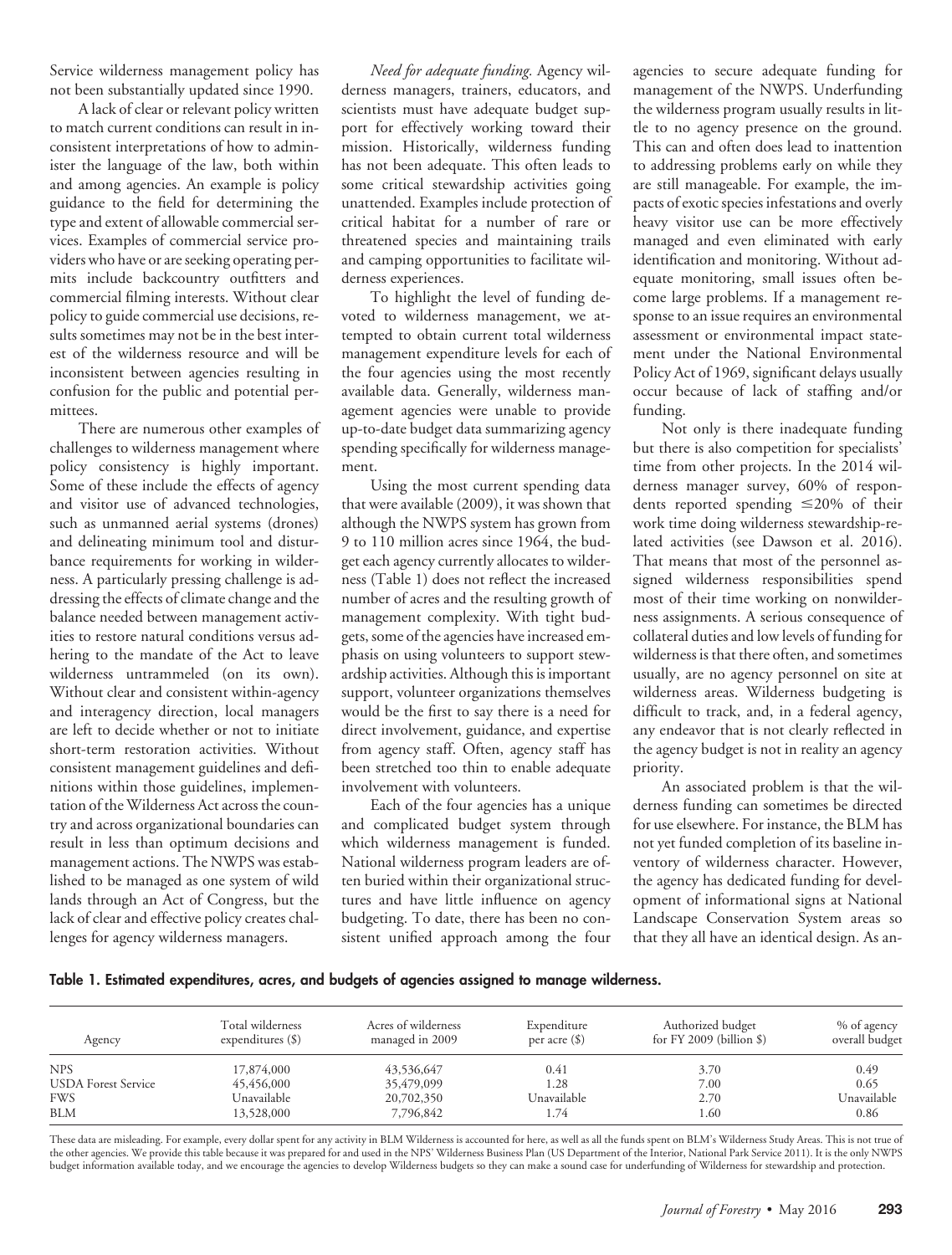other example, the Department of the Interior, citing budget concerns, limited the NPS to sending only 33 employees to the national conference in Albuquerque to commemorate the 50th anniversary of the Wilderness Act in 2014. At the same time, the NPS has requested an increase of almost half a billion dollars to celebrate the 100th anniversary of the National Park Service Organic Act in 2016.

*Need for wilderness issue-specific science.* Sound, timely, and responsive wilderness stewardship should be based on good science. As social and environmental conditions change, there is a need to update and advance that science and to advance the information and guidance that flows from it. Experience-based knowledge and information in many ways offer wisdom that science cannot match, but decisions founded on experience alone can lead to less than optimal short- and long-term stewardship outcomes. Wilderness stewardship requires that agency managers charged with its execution have a wide range of science-based knowledge and information. Included in that knowledge base should be an understanding of how ecosystems function, how humans behave (visitors, commercial users, and others), what constitutes healthy wildlife habitats, how water systems function, how different policies might affect management outcomes, and how many other aspects of the resource, its settings, and management options affect wilderness condition.

Although there have been important science advancements, there are many unmet and changing needs for research and applied science brought about by new and emerging and more complex issues that deserve study. Because areas in the NWPS are to the degree possible to be left untrammeled (left to progress and adapt on their own), often the "management" options for these areas are different from what they would be for most other natural lands. A good example is management to control fuel buildup in forests. Whereas methods for prescribed fire are highly recommended in forest management generally, prescribed fire in wilderness is an option that is considered a manipulation of the natural processes and can be used only to restore natural conditions that have been degraded by past human activities, such as fire suppression. In many regards, wilderness research has been too underfunded to keep pace with the

many science needs of the agencies and managers (see Fox and Hahn 2016).

In other articles in this special *Journal of Forestry* issue, a number of general science topics applicable to wilderness are addressed. These include changing societal connections (McCool and Freimund 2016), ecosystems represented by areas of the NWPS (Aycrigg et al. 2016), fire in wilderness (Miller and Aplet 2016), ecosystem restoration (Naficy et al. 2016), and sound (noise) (McKenna et al. 2016). The array of science-based knowledge described in these article is impressive, but a careful comparison between wilderness management challenges and wilderness science advancements shows that much additional science is needed. For example, there is a need to better understand what makes wilderness valuable at individual, community, and national levels. Another example is a need to better understand the management implications of relationships between declines in some tree species due to changing climates and the health of aquatic biota. Yet another example is the need to better understand the relationship between highly valued wilderness landscapes and personal well-being. As with other aspects of wilderness stewardship, wilderness science has suffered from a lack of adequate financial support. There are many examples in addition to those listed above that go unaddressed simply because funding is not available for them.

*Critical need for more in-depth wilderness management expertise.* Agency managers and technicians, who are well informed, intellectually prepared, and committed to wilderness stewardship are necessary for success in carrying out sensitive management responsibilities and in ensuring perpetuation of the NWPS. At all levels of management within the federal agencies, there appear to be significant inadequacies of both assigned and assumed responsibility. With assigned responsibility to work full- or part-time in wilderness management there is also an assumption of responsibility for attaining and then retaining the skills necessary for the professional practice of wilderness stewardship. From our perspective, there is insufficient attention across the agencies in the selection of highly qualified personnel and for keeping wilderness management skills and knowledge up-to-date. For example, a compilation of essential knowledge, skills, and abilities has been developed by the interagency-based Arthur Carhart National Wil-

derness Training Center (referred to as the Wilderness Core Competencies), but the four management agencies have yet to adopt universal requirements or incentives for training personnel assigned to work in wilderness. Likewise, there is a critical need for wilderness stewards working in the BLM and USDA Forest Service to know how to better work with state fish and game agencies. The Carhart Center developed an online course on this relationship, but in its first year of availability, the course was taken by only 12 employees.

Insufficient emphasis on training can lead to inconsistent and sometimes inappropriate management approaches across different states and different federal administrative offices. Examples of the insufficient emphasis on wilderness management knowledge and skills include the following:

• Wilderness management duties are assigned as collateral duties, but without sufficient training or performance accountability. Qualifications for such collateral duties in wilderness management are often established by the local hiring office.

• The Office of Personnel Management does not have specific qualification requirements for wilderness management positions and does not consider "wilderness manager" to be a professional position. In addition, there typically are no personnel selection criteria nor annual performance standards. In contrast, to be qualified for professional positions in fire, wildlife, fish, cultural resources, timber (silviculture), soils, hydrology, and other resource-specific assignments, employees must meet specific education and experience requirements.

• Training availability and requirements for personnel with wilderness responsibilities vary across agencies. Training curricula typically lack performance-based elements, unlike required training and qualifications for resource specialists in other resource management areas (e.g., fire management, wildlife, silviculture, and lands).

• Personnel responsible for wilderness stewardship often are not aware of or are underutilizing existing resources, such as wilderness research publications, other resources found at Wilderness.net (e.g., toolboxes, online training, guides, and data sources), and Wilderness Connect (a managers' exchange network). Inadequate use of these resources can easily lead to poor analysis and decisionmaking.

• Public relations staff often lack sufficient knowledge of the wilderness system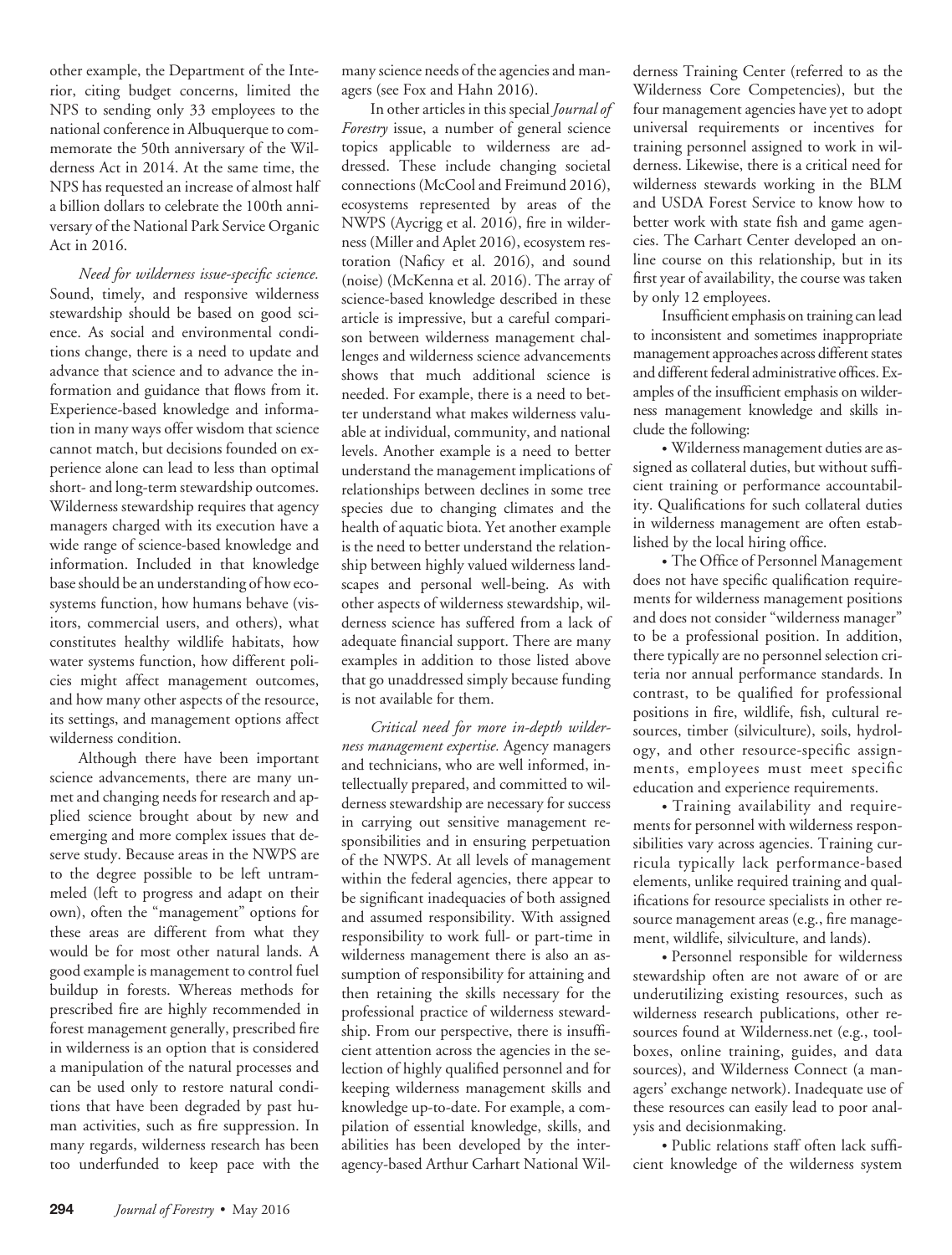and of the requirements of law and policy. This leads to poor public information about critical wilderness management issues.

• *Need for more engaged and supportive agency and nongovernmental organization leaders*. Perhaps the greatest challenge to wilderness stewardship is the apparent lack of engaged and highly supportive agency and nongovernmental organization leaders. In some cases, federal leaders responsible for agency wilderness management seem to lack the experience, enthusiasm, commitment, expertise, and active engagement in stewardship needs and issues, and they are not held accountable to hard targets for wilderness management. Without appropriate experience and expertise, the result can be inadequate adherence to law, regulations, and policies. Sometimes this inadequacy can lead to bad decisions or legal challenges. Symptoms of poor, weak, or missing leadership in wilderness management can include unwillingness to push for up-to-date policies appropriate to address the current social, political, and environmental issues identified earlier. Unfortunately, ineffective or weak leadership persists in some agency leadership positions even though it has repeatedly been identified as a critical wilderness stewardship problem by agency staff and nongovernmental organizations. Perhaps the most egregious examples of poor leadership are instances in which wilderness staff are directed to permit illegal activities or are reprimanded or otherwise silenced when they call attention to such actions. Often water extractions, fish and wildlife management, or commercial activities are among these questionable activities.

Ineffective and disengaged agency leadership seems to be a natural result of hiring people for leadership positions using criteria other than demonstrated wilderness and natural resource management expertise. This is analogous to hiring someone to run airport security who has no expertise in security systems, airport management, and personnel management. Placing personnel who lack experience and expertise in wilderness leadership positions has seemed to be the case with some of the highest levels of agency wilderness management, in particular. Equally important is the fact that sometimes personnel assigned to wilderness leadership roles seem to lack professional passion or even interest in their wilderness assignment. The result is predictable: too often there is a reluctance to make the contentious

decisions that sometimes must be made for adherence to wilderness law and policy and to protect the resource adequately. The result can also be a lack of support shown for field management staff who are attempting to follow the law and implement agency policy.

Another concern is that leaders of some nongovernmental organizations seem only to be interested in advocating for designation of new areas and/or for building partnerships to use volunteers when there is a need to give greater attention to the 110 million acres of wilderness already in the NWPS. Although there are still many threatened wild areas that are worthy of designation, without additional funding to manage these newly designated areas, existing wilderness areas can bear the consequences of reduced funding. Nongovernmental organization leaders should advocate that stewardship of new designations is supported with dedicated funding and staffing, particularly if those new designations include special provisions that further complicate stewardship.

Finally, the history of development of wilderness strategies and plans by agency and nongovernmental organization leaders is commendable, but follow-up has been seriously lacking. Critical wilderness stewardship issues have been identified and strategies to address them developed. For example, the 1995 *Interagency Wilderness Strategic Plan* seemed to be a solid plan that covered the primary wilderness management issues of the time. However, for many of the objectives in that plan, little effort was put forth and little progress made (Pinchot Institute for Conservation 2001, p. 12). Now there is new planning underway, the first stage of which is the *2020 Vision*: *Interagency Stewardship Priorities for America's National Wilderness Preservation System* (BLM et al. 2014). Only time will tell whether agency and nongovernmental organization leaders will step up and keep their commitment to move the *2020 Vision* agenda forward.

## **The Way Forward**

It is our opinion that all of the five main challenges mentioned can be addressed effectively if there is the will to do so and a commitment to change the way the agencies undertake wilderness management.

*Need for up-to-date, clear, and consistent policy.* Policies governing management of

the NWPS desperately need revision to clarify direction to field offices, address gaps in policy coverage, and eliminate unnecessary inconsistencies between and within agencies. The solution is to identify existing, persistent, and emerging challenges common to the four agencies, break down interagency cultural barriers, and formulate interagency policies that will benefit the entire system. Some of the most pressing issues will not be easily resolved. Examples include water quality and supply, the effects of climate change, and growing demand for commercial uses. Simply ignoring policy needs for issues such as these is a threat to the integrity of the entire NWPS and to appropriate implementation of the Wilderness Act. Inconsistencies, unless necessary for compliance with area-specific special legislative language, make it easier to make decisions that are the least controversial but perhaps not in the best long-term interest of the NWPS.

Currently, each agency's highest level wilderness position is the agency's representative on the interagency Wilderness Policy Council. The purpose of the Council is to develop coordinated interagency policies focused on what is best for the NWPS and what is best for implementing the Wilderness Act. The Council should promptly create a task force to identify policy gaps, inconsistencies, revision needs, recommendations, and consistent regulations at the departmental level. Development of the *Vision 2020* (BLM et al. 2014) strategy is a good start, but full implementation of recommended actions is critical for success.

*Need for adequate funding.* As with any public sector program, adequate funding is essential if wilderness stewardship is to be carried out as mandated by law. It must follow law, best science, and best management practices (BMP). Building partnerships and engaging volunteers are highly beneficial actions, but without sufficient funding and well-trained and fully engaged agency managers, stewardship will fall short. Leaders must acknowledge the importance of wilderness stewardship by designating *line-item funding* to specifically address management issues and to help wilderness managers compete for funding beyond the agencies' appropriated dollars.

Line-item funding is needed, in part, to hold lead wilderness managers accountable for their use of appropriated funds because they will be earmarked by Congress for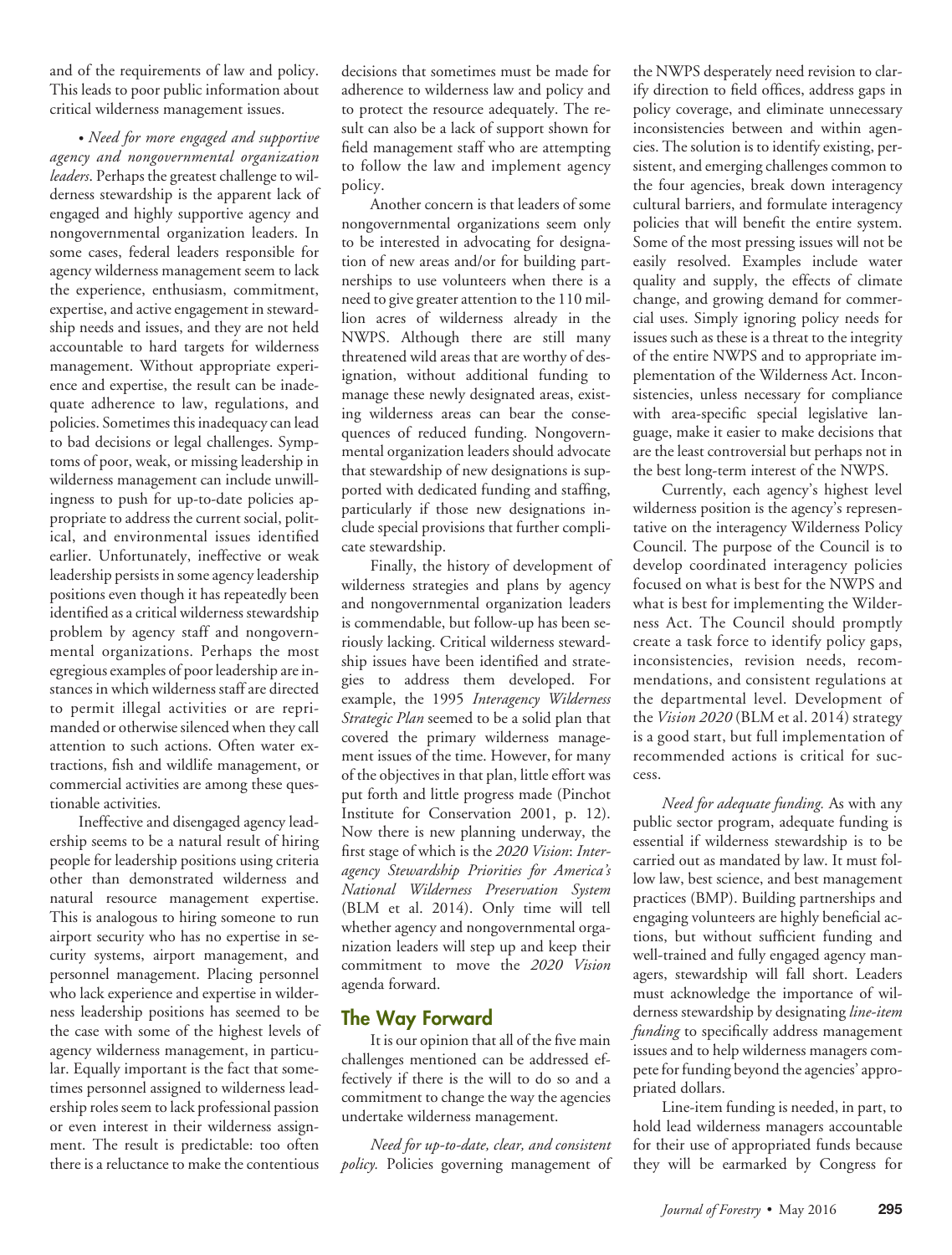wilderness stewardship. Line-item funding would need to be based on the current real total cost of wilderness protection. This realcost approach should include funding that is specifically targeted for management of any newly designated areas as they are added to the NWPS.

In addition to congressional appropriations, there is a need for changes in agency budget systems to allow opportunities for other revenue streams. For example, unlike other programs within the Forest Service recreation budget line item, wilderness does not have any revenue streams other than the appropriated budget. Funding sources, e.g., fees, capital investment, stewardship contracting, and watershed dollars are available for developed recreation, special uses, and trails, but wilderness projects typically do not meet the requirements necessary to compete for these dollars.

Unlike some other agency mandates, inattention to the wilderness resource can lead to loss of wilderness resource integrity, and this is irreversible. We only have one shot to get it right.

*Need for wilderness issue-specific science*. Science dedicated to wilderness stewardship is needed for sustained stewardship of the NWPS. In an article by Stephen McCool delivered at the 7th World Wilderness Congress, strategies for supporting and advancing wilderness science were offered (McCool 2003). There is a need to follow this or a similar framework for expanding a US national program of wilderness science.

First, develop a strategic plan with a clear mission: one that builds advocacy and assures that the research projects undertaken build on one another. Second, develop multidisciplinary teams to investigate specific wilderness research questions with follow-up to evaluate and apply results. Third, ensure the continuity of core financial support for research and application. One way of addressing this need for consistent funding over a span of years is through financial endowments invested so that interest can help fund research. Fourth, continue to support a research center, such as the Aldo Leopold Wilderness Research Institute. This research center should have a core of wilderness scientists and should function to stimulate focus, credibility, partnerships, and the leveraging of other funding and other scientists in agencies and universities.

Another much needed role for a national wilderness research center, in addition

to conducting science, is to participate in and sponsor science application. This role would involve identifying, evaluating, helping to interpret, and participating in the integration of this research into management and policy guidelines and practices. There is a need for greater effort in pulling in applicable "nonwilderness" science. There is also a need to broaden the scope of science disciplines being consulted. More wilderness science and also more consultation with scientists doing work that is not specific to wilderness can have major benefits in wilderness stewardship and in achieving the objectives of *Vision 2020* (BLM et al. 2014).

*Critical need for more in-depth wilderness management expertise*. One important approach to addressing the lack of adequate emphasis on wilderness stewardship expertise is to officially recognize wilderness stewardship as a professional management job series within the agencies and departments. This is not new thinking, but it is essential if wilderness stewardship is to be executed effectively. Position qualification models have been used by the agencies for other resource programs for decades (e.g., wildlife biology, cultural resources, forest silviculture, structural engineering, and fire). These models can be readily adapted for a wilderness management series. Wilderness stewardship (even as a collateral duty) must be emphasized in wilderness leader, decisionmaking, and management positions by acknowledging the need for expertise and performance accountability. Qualifications, position descriptions, selection criteria, and performance elements should be established and adhered to. This job series approach has been proposed for years, but it has been inconsistently implemented across the four agencies. There needs to be universal acceptance that wilderness management is a professional discipline on par with, for example, timber or wildlife management. In addition, appropriate and essential wilderness management training must be required for personnel at all levels and in all agencies. The training should include successful completion of decisionmaking exercises based on realistic scenarios representing challenging wilderness issues.

Universities should play a significant role in preparing a new cadre of wilderness managers as existing agency staff retire or move into other positions. The historic role of higher education in educating and training wilderness managers through instruc-

tion and research is likely to continue, but perhaps at a reduced level. Trends in higher education predict increased enrollment of older adults, nontraditional students, and students of greater diversity. The emphasis on online education, alternative degree or certificate programs, and distance learning approaches in higher education needs to be increased. Greater collaboration and partnership between federal agencies, professional organizations, nongovernmental organizations and higher education institutions need to be explored. Alternative formats for education and training programs, in addition to in-agency mentoring of professionals who have been assigned wilderness management duties, seems highly desirable. This is particularly true for professionals who are not educated or trained in wilderness management or closely related natural resource fields. The absence of or lessened availability of university professional courses and degree programs seems to have contributed to diminishing personnel expertise in wilderness management.

*Need for more engaged and supportive leaders*. Leaders within the agencies who are assigned responsibilities for wilderness stewardship must be knowledgeable of NWPS challenges and needs, and they must be held accountable to hard targets. Accompanying this knowledge must be a commitment to identify options and execute actions to address these challenges and needs. Periodically, outside experts have been asked to assess NWPS conditions and needs. Leaders in the agencies can make great strides in addressing challenges and needs by reviewing these recommendations for policy, funding, science, and improved expertise and then setting a course to implement them. This is the role personnel assigned to leadership positions must assume. Strong leadership means directing personnel to identify and prioritize issues, identify and understand relevant science, acquire needed training, assume accountability, and support the decisionmaking necessary for professional wilderness stewardship.

Accountability for effective wilderness stewardship has to apply to top leaders as well as to midlevel leaders. These include the three agency directors in the Department of the Interior and the Chief of the Forest Service. Top to bottom there must be accountability for the protection of America's wilderness. Each agency head must ensure that the NWPS lands managed by their agency are monitored, managed, and preserved as